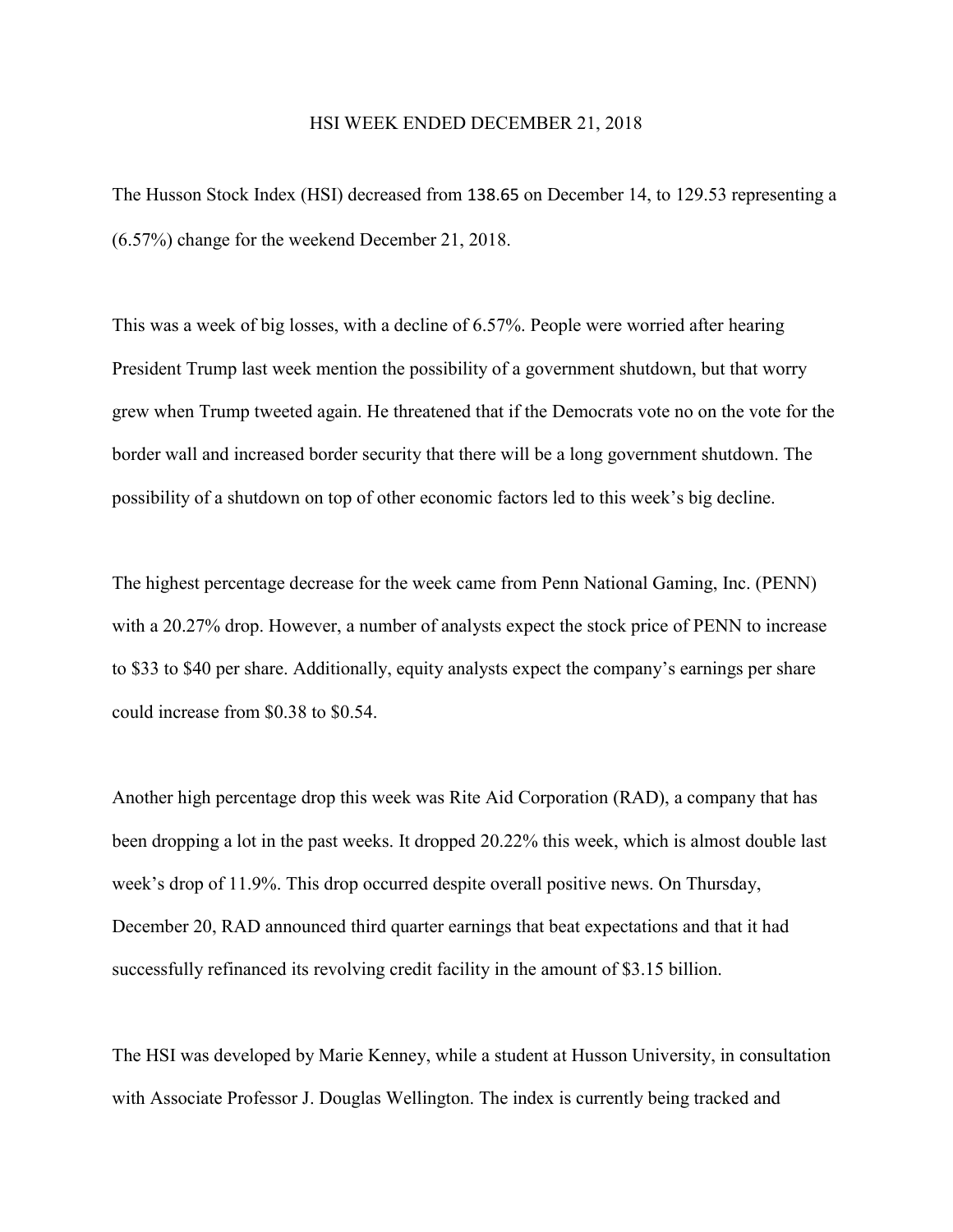analyzed by Husson student Mairéad O'Sullivan. The HSI tracks and analyzes 29 companies that are considered to have an effect on the Maine economy. These companies are either based in Maine or have an influence on the Maine economy through employment, and overall presence in the State. This price-weighted index offers a numerical break down of Maine's economy to help provide a better understanding of Maine's economy. The analysis looks into the events of the week and tries to explain significant changes in the stock prices of the companies that comprise the Husson Stock Index.